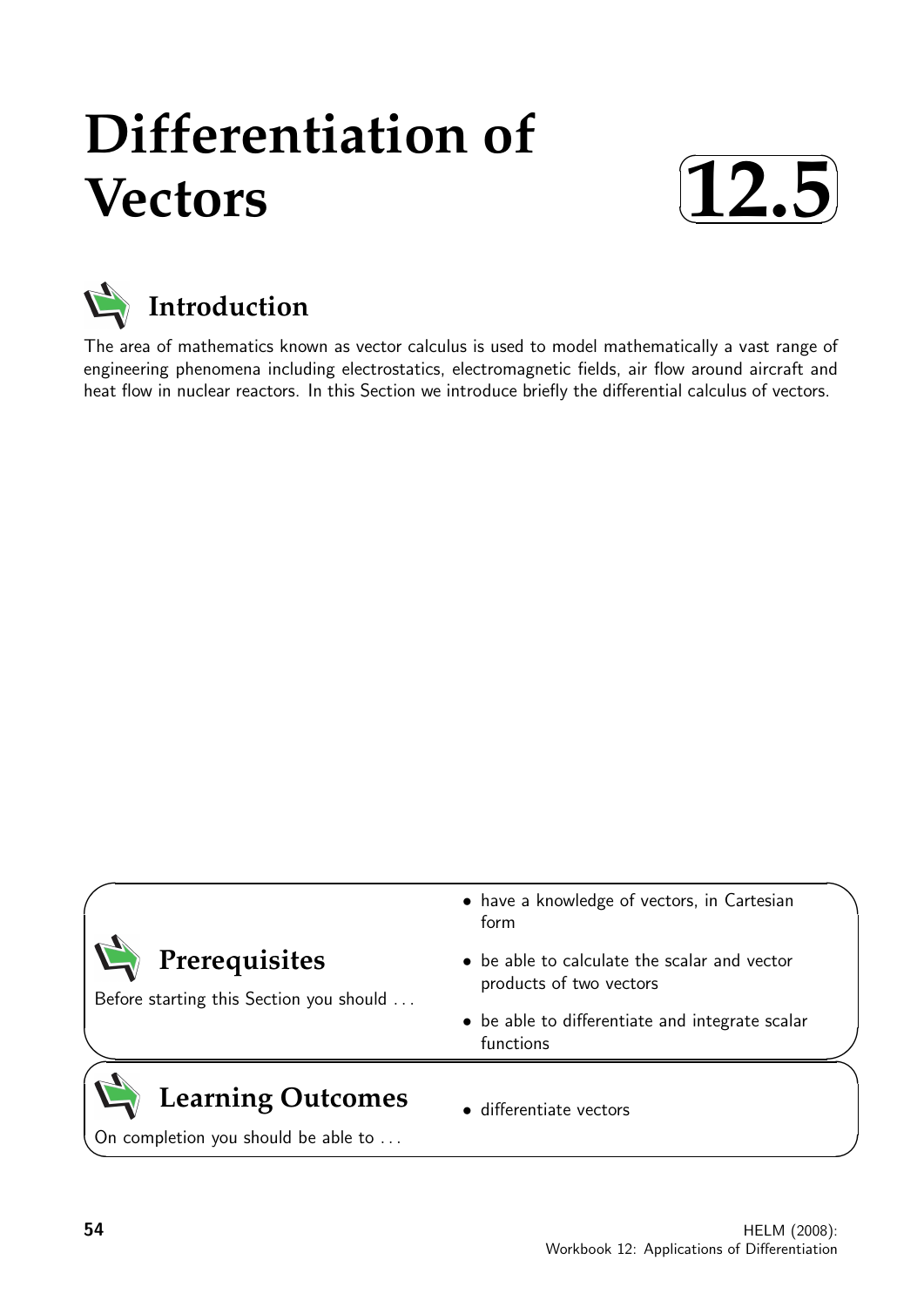

## **1. Differentiation of vectors**

Consider Figure 31.





If r represents the **position vector** of an object which is moving along a curve  $C$ , then the position vector will be dependent upon the time, t. We write  $r = r(t)$  to show the dependence upon time. Suppose that the object is at the point P, with position vector r at time t and at the point Q, with position vector  $r(t + \delta t)$ , at the later time  $t + \delta t$ , as shown in Figure 32.



#### Figure 32

Then  $\overrightarrow{PQ}$  represents the **displacement vector** of the object during the interval of time  $\delta t$ . The length of the displacement vector represents the distance travelled, and its direction gives the direction of motion. The average velocity during the time from t to  $t + \delta t$  is defined as the displacement vector divided by the time interval  $\delta t$ , that is,

average velocity 
$$
=
$$
  $\frac{\overrightarrow{PQ}}{\delta t} = \frac{r(t + \delta t) - r(t)}{\delta t}$ 

If we now take the limit as the interval of time  $\delta t$  tends to zero then the expression on the right hand side is the **derivative** of  $r$  with respect to  $t$ . Not surprisingly we refer to this derivative as the instantaneous velocity,  $v<sub>i</sub>$ . By its very construction we see that the velocity vector is always tangential to the curve as the object moves along it. We have:

$$
\underline{v} = \lim_{\delta t \to 0} \frac{\underline{r}(t + \delta t) - \underline{r}(t)}{\delta t} = \frac{d\underline{r}}{dt}
$$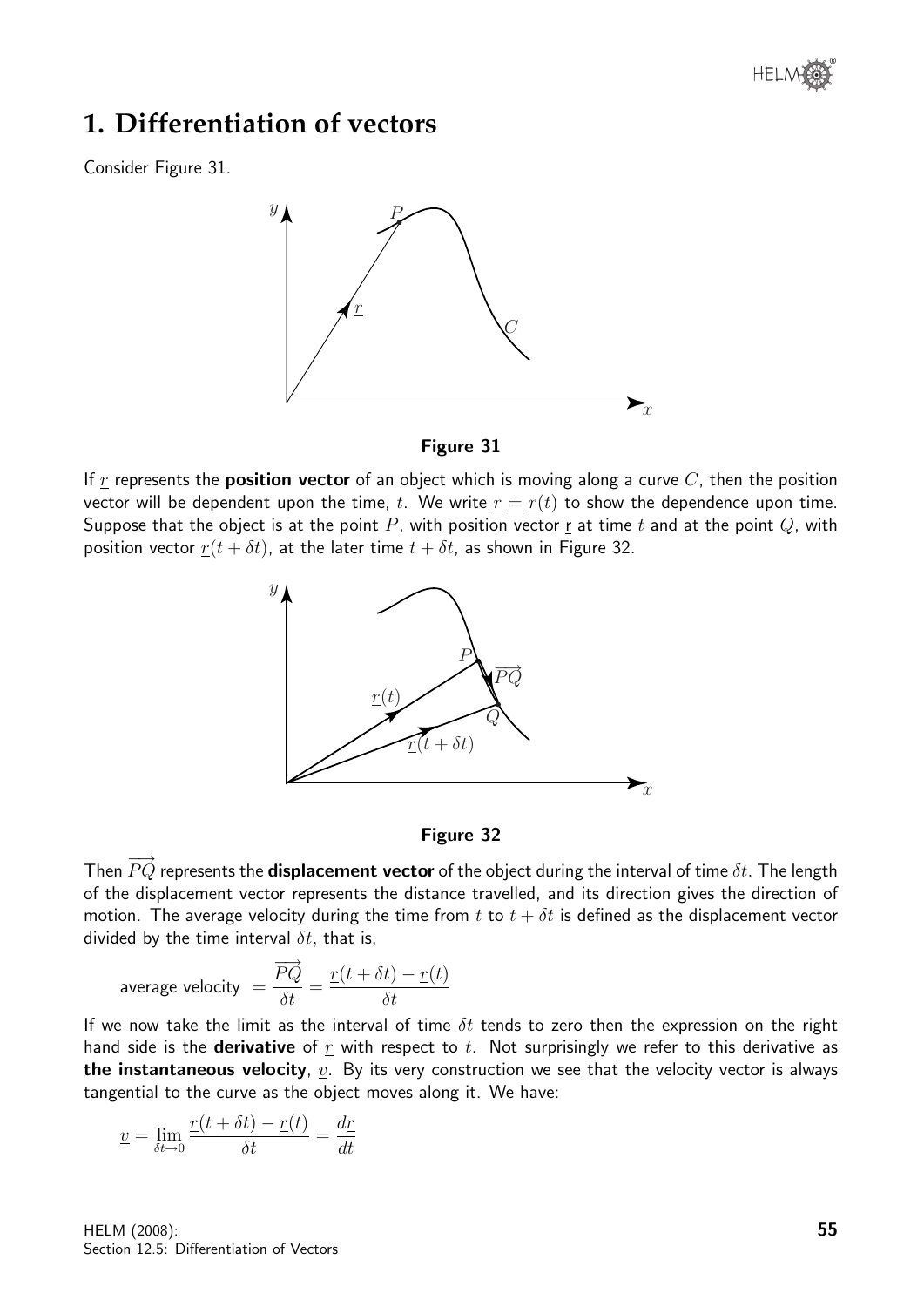Now, since the  $x$  and  $y$  coordinates of the object depend upon time, we can write the position vector  $r$  in Cartesian coordinates as:

$$
\underline{r}(t) = x(t)\underline{i} + y(t)\underline{j}
$$

Therefore,

$$
\underline{r}(t + \delta t) = x(t + \delta t)\underline{i} + y(t + \delta t)\underline{j}
$$

so that,

$$
\underline{v}(t) = \lim_{\delta t \to 0} \frac{x(t + \delta t)\underline{i} + y(t + \delta t)\underline{j} - x(t)\underline{i} - y(t)\underline{j}}{\delta t}
$$
\n
$$
= \lim_{\delta t \to 0} \left\{ \frac{x(t + \delta t) - x(t)}{\delta t} \underline{i} + \frac{y(t + \delta t) - y(t)}{\delta t} \underline{j} \right\}
$$
\n
$$
= \frac{dx}{dt}\underline{i} + \frac{dy}{dt}\underline{j}
$$

This is often abbreviated to  $\underline{v} = \dot{\underline{r}} = \dot{x}\underline{i} + \dot{y}\underline{j}$ , using notation for derivatives with respect to time. So we see that the velocity vector is the derivative of the position vector with respect to time. This result generalizes in an obvious way to three dimensions as summarized in the following Key Point.



Given  $\underline{r}(t) = x(t)\underline{i} + y(t)\underline{j} + z(t)\underline{k}$ 

then the velocity vector is

$$
\underline{v} = \dot{\underline{r}}(t) = \dot{x}(t)\underline{i} + \dot{y}(t)\underline{j} + \dot{z}(t)\underline{k}
$$

The magnitude of the velocity vector gives the speed of the object.

We can define the acceleration vector in a similar way, as the rate of change (i.e. the derivative) of the velocity with respect to the time:

$$
\underline{a} = \frac{d\underline{v}}{dt} = \frac{d^2\underline{r}}{dt^2} = \ddot{\underline{r}} = \ddot{x}\underline{i} + \ddot{y}\underline{j} + \ddot{z}\underline{k}
$$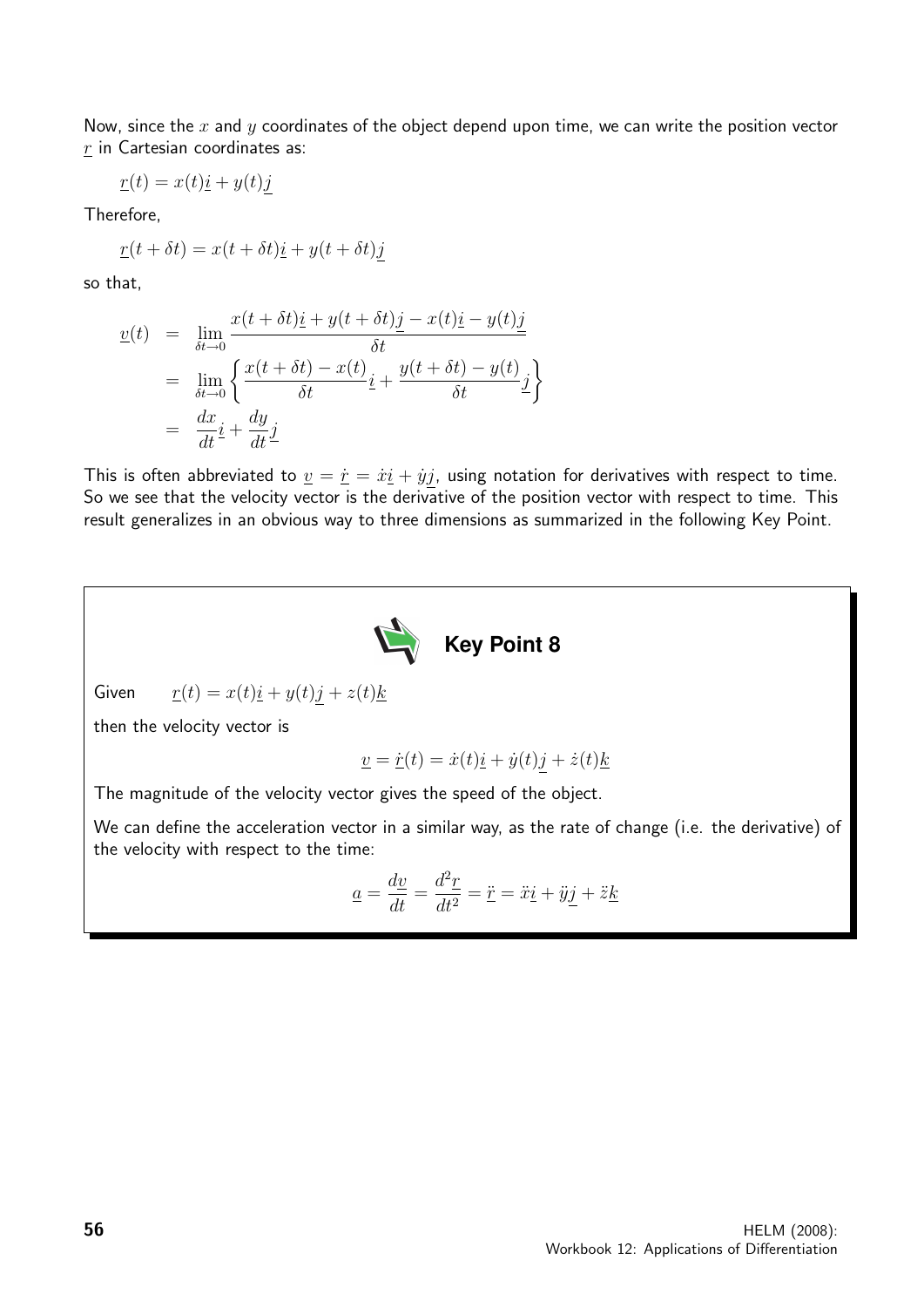



#### Solution

(a) If 
$$
\underline{w} = 3t^2 \underline{i} + \cos 2t \underline{j}
$$
, then differentiation with respect to *t* yields:  $\frac{d\underline{w}}{dt} = 6t \underline{i} - 2 \sin 2t \underline{j}$   
\n(b)  $\left| \frac{d\underline{w}}{dt} \right| = \sqrt{(6t)^2 + (-2 \sin 2t)^2} = \sqrt{36t^2 + 4 \sin^2 2t}$   
\n(c)  $\frac{d^2\underline{w}}{dt^2} = 6\underline{i} - 4 \cos 2t \underline{j}$ 

It is possible to differentiate more complicated expressions involving vectors provided certain rules are adhered to as summarized in the following Key Point.

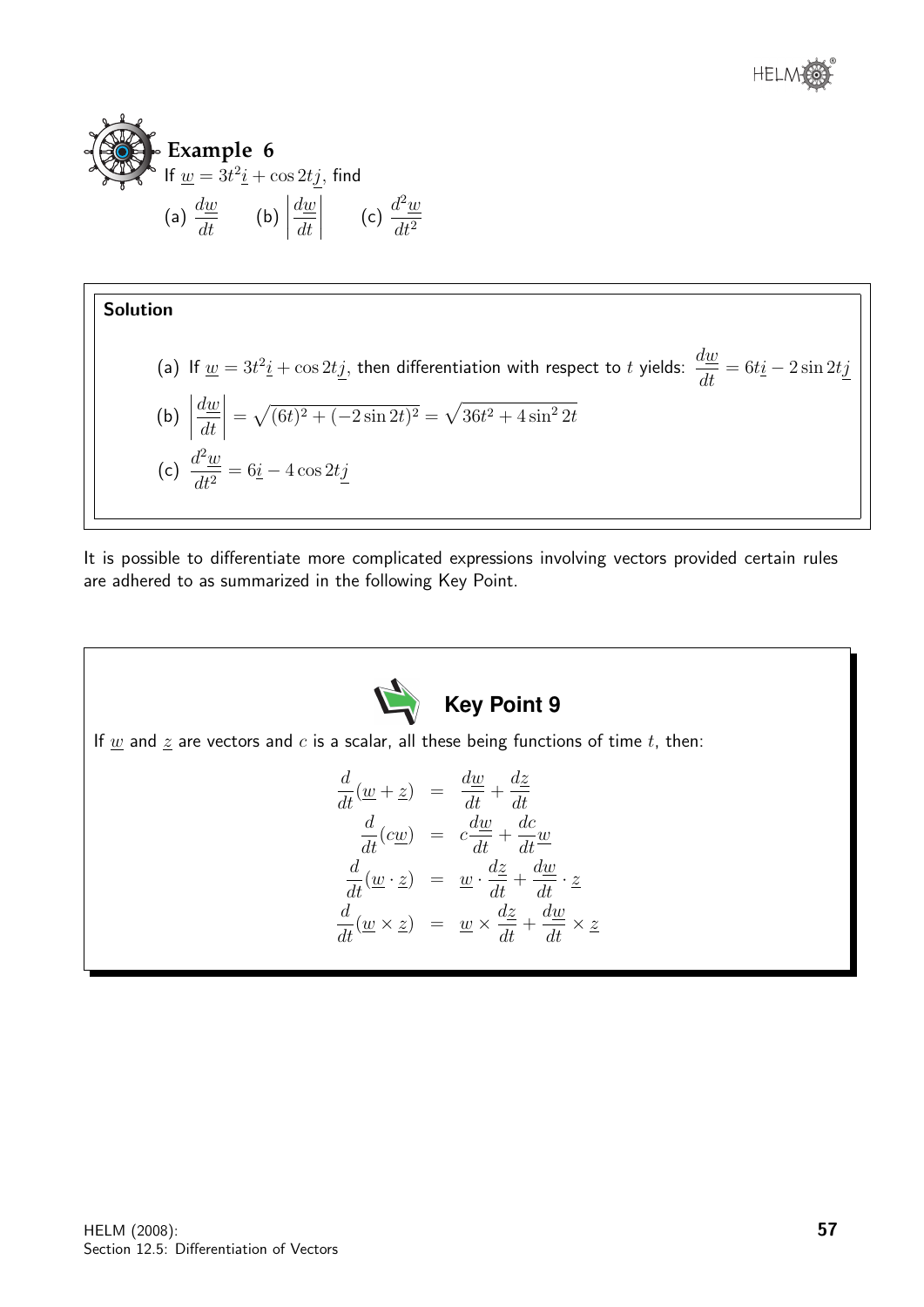**Example 7**  
If 
$$
\underline{w} = 3t\underline{i} - t^2\underline{j}
$$
 and  $\underline{z} = 2t^2\underline{i} + 3\underline{j}$ , verify the result  

$$
\frac{d}{dt}(\underline{w} \cdot \underline{z}) = \underline{w} \cdot \frac{d\underline{z}}{dt} + \frac{d\underline{w}}{dt} \cdot \underline{z}
$$

**Solution**  
\n
$$
\underline{w} \cdot \underline{z} = (3t\underline{i} - t^2\underline{j}) \cdot (2t^2\underline{i} + 3\underline{j}) = 6t^3 - 3t^2.
$$
\nTherefore\n
$$
\frac{d}{dt}(\underline{w} \cdot \underline{z}) = 18t^2 - 6t
$$
\nAlso\n
$$
\frac{d\underline{w}}{dt} = 3\underline{i} - 2t\underline{j} \quad \text{and} \quad \frac{d\underline{z}}{dt} = 4t\underline{i}
$$
\nso\n
$$
\underline{w} \cdot \frac{d\underline{z}}{dt} + \underline{z} \cdot \frac{d\underline{w}}{dt} = (3t\underline{i} - t^2\underline{j}) \cdot (4t\underline{i}) + (2t^2\underline{i} + 3\underline{j}) \cdot (3\underline{i} - 2t\underline{j})
$$
\n
$$
= 12t^2 + 6t^2 - 6t
$$
\n
$$
= 18t^2 - 6t
$$
\nWe have verified\n
$$
\frac{d}{dt}(\underline{w} \cdot \underline{z}) = \underline{w} \cdot \frac{d\underline{z}}{dt} + \frac{d\underline{w}}{dt} \cdot \underline{z} \text{ since (1) is the same as (2)}.
$$
\n(2)

**Example 8**  
If 
$$
\underline{w} = 3t\underline{i} - t^2\underline{j}
$$
 and  $\underline{z} = 2t^2\underline{i} + 3\underline{j}$ , verify the result  

$$
\frac{d}{dt}(\underline{w} \times \underline{z}) = \underline{w} \times \frac{d\underline{z}}{dt} + \frac{d\underline{w}}{dt} \times \underline{z}
$$

**Solution**  
\n
$$
\underline{w} \times \underline{z} = \begin{vmatrix} \frac{i}{3t} & \frac{j}{-t^2} & \frac{k}{0} \\ 2t^2 & 3 & 0 \end{vmatrix} = (9t + 2t^4)\underline{k} \text{ implying } \frac{d}{dt}(\underline{w} \times \underline{z}) = (9 + 8t^3)\underline{k}
$$
\n
$$
\underline{w} \times \frac{d\underline{z}}{dt} = \begin{vmatrix} \frac{i}{3t} & \frac{j}{-t^2} & \frac{k}{0} \\ \frac{4t}{4t} & 0 & 0 \end{vmatrix} = 4t^3\underline{k}
$$
\n
$$
\frac{d\underline{w}}{dt} \times \underline{z} = \begin{vmatrix} \frac{i}{3} & \frac{j}{-2t} & \frac{k}{0} \\ \frac{j}{2t^2} & 3 & 0 \end{vmatrix} = (9 + 4t^3)\underline{k}
$$
\n
$$
\text{(3)}
$$
\nWe can see that (1) is the same as (2) + (3) as required.